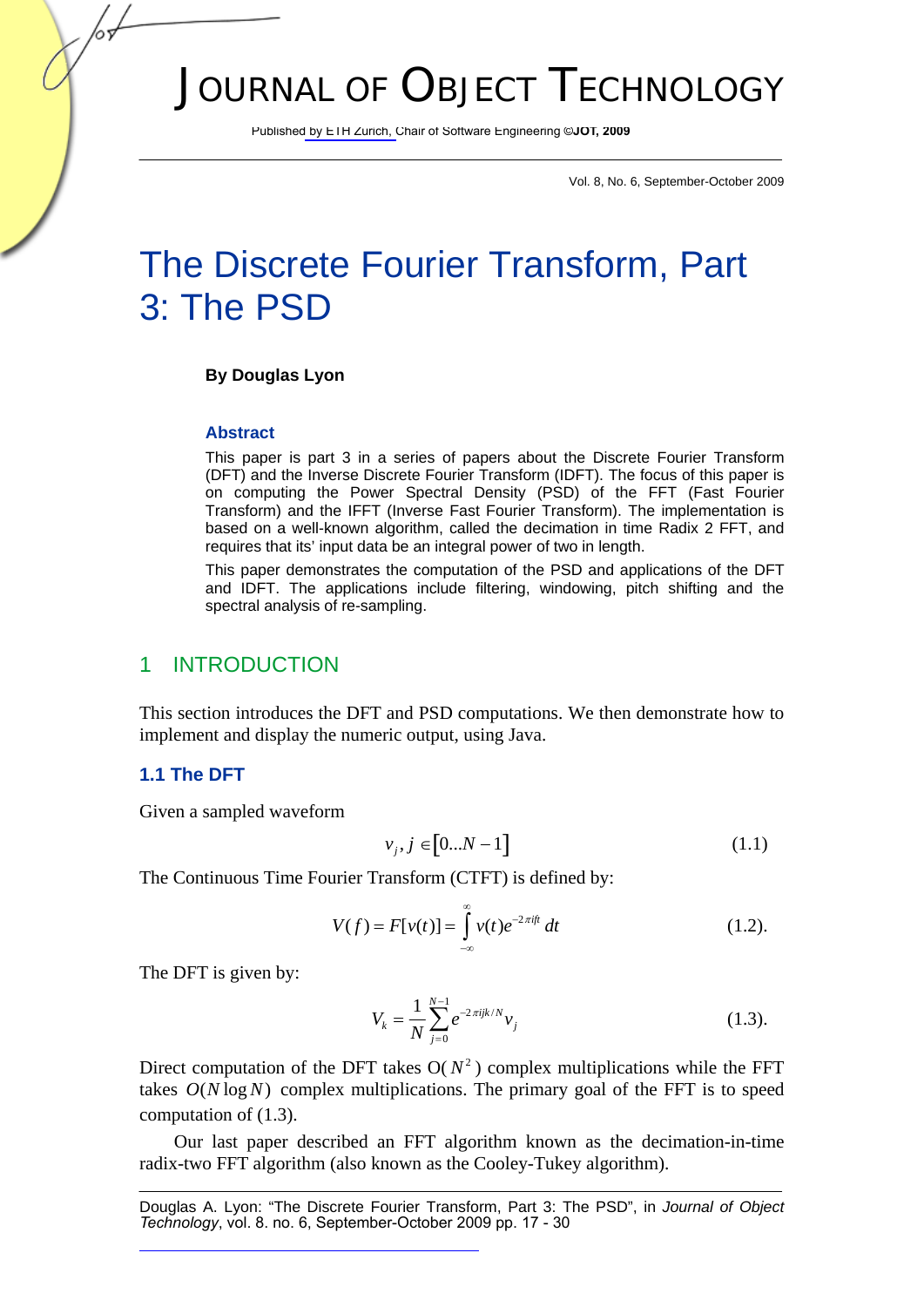### **1.2 PSD Computations**

/05

To compute the PSD of the FFT output, we use the *computePSD* method in the FFT class. The PSD is computed by squaring the real and imaginary parts of the FFT output:

```
public double [] computePSD () { 
      double [] psd = new double[r_data.length]; 
     for (int k = 0; k < r data.length; k++) {
       psd[k] = r_data[k] * r_data[k] + 
              i_data[k] * i_data[k]; 
 } 
      return psd; 
  }
```
The *testPSD* method demonstrates the use of *computePSD:* 

```
private static void testPSD () { 
     FFT f = new FFT();
    int N = 8;
    int numBits = f.log2(N);double x1[] = new double[N];
     for (int j=0; j<N; j++)x1[j] = j;double[] in_r = new double[N];double[] in_i = new double[N]; // copy test signal. 
    in_r = arrayCopy(x1); f.forwardFFT(in_r, in_i); 
     f.printArrays("After the FFT"); 
     double psd[] = f.computePSD(); 
      FFT.printArray(psd,"The psd"); 
}
```
The output of the test method appears below:

```
After the FFT 
[0] = (3.5,0)[1] = (-0.5, 1.20711)[2]=(-0.5, 0.5)[3] = (-0.5, 0.207107)[4] = (-0.5, 0)[5] = (-0.500000, -0.207107)[6] = (-0.500000, -0.5)[7] = (-0.500000, -1.20711)The psd 
v[0]=12.25 
v[1]=1.70711 
v[2]=0.5v[3]=0.292893 
v[4]=0.25v[5]=0.292893 
v[6]=0.500000 
v[7]=1.70711 
Completed(0)
```
Figure 1.2-1 shows the PSD of a real input. Real-valued signals are always symmetric about the origin.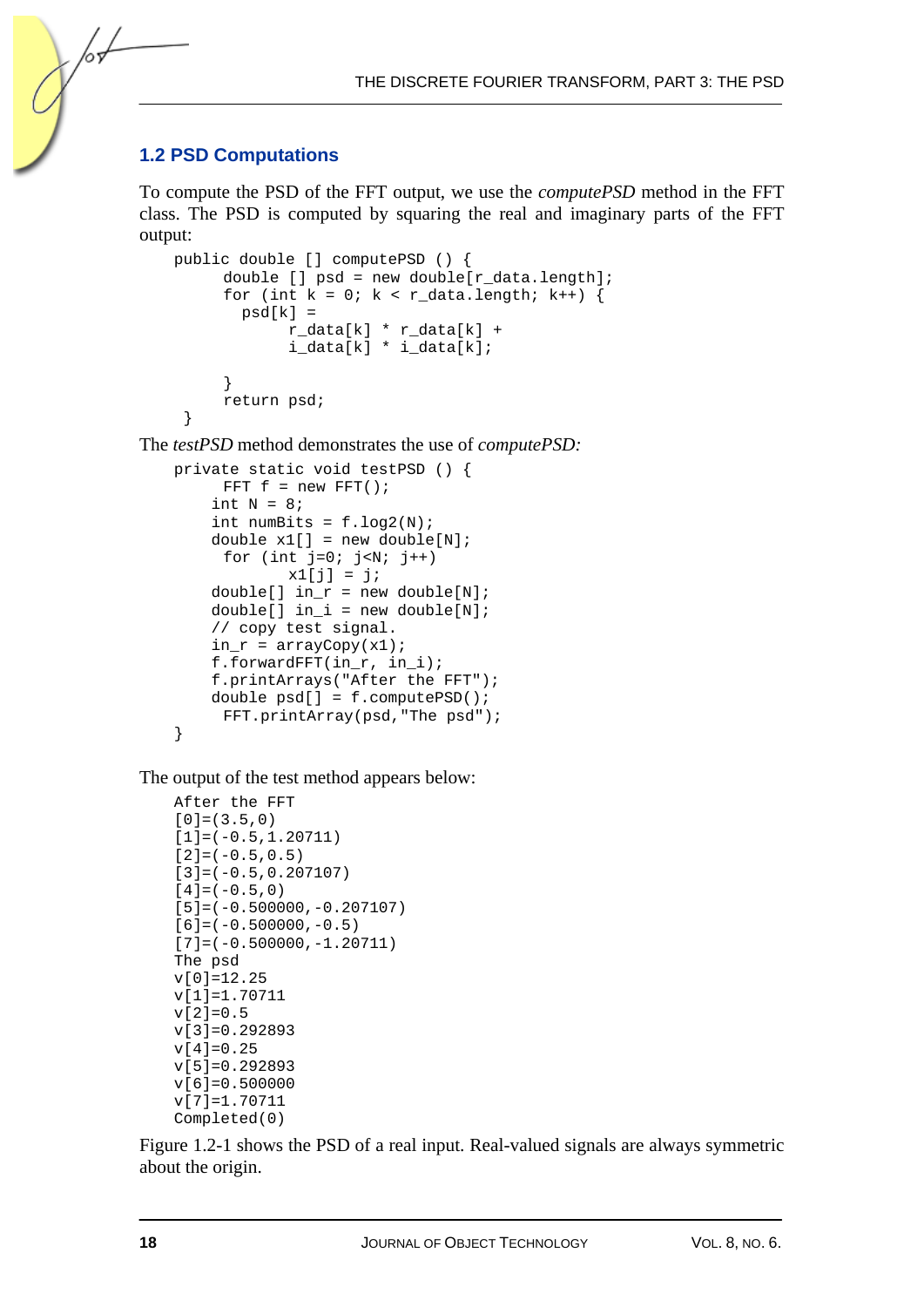

Figure 1.2-1. The PSD of a 2048 Sampled Waveform

The implementation of the PSD computation and the graphing are shown in the following section.

### **1.3. Implementation of the Transforms in the** *AudioFrame*

In the *AudioFrame* class, we assume that we will be taking the FFT of a real signal. A real signal, like audio, has no imaginary part, only a single value that varies from sample to sample. Thus, we construct a complex input to the FFT, setting the imaginary part of the input equal to zero.

When taking the IFFT, a signal that starts as being real will end up as a real signal. The exception to this occurs when a spectral modification introduces terms that do not null out in the imaginary plane.

Figure 1.3-1 shows the part of the Audio menu in the *MainMenuBar* in the *AudioFrame* that contains the transform fragments for performing the FFT manipulations. The keyboard shortcuts are shown in brackets (i.e., '[1]').

```
[1] FFT
[2] IFFT
[3] DFT
[4] IDFT
[5] Graph PSD, R and I
```
Figure 1.3-1. The Transform Fragment of the *AudioFrame*

In the following DFT and IDFT code, we include facilities for benchmarking the execution of the DFT on long sequences.

```
 public FFT dft() { 
        double doubleArray[] = ulc.getDoubleArray(); 
        double [] psd; 
       FFT f = new FFT();
       Timer t1 = new Timer();
        t1.mark(); 
        psd=f.dft( doubleArray); 
        // Stop the timer and report. 
        t1.record(); 
        System.out.println("Time to perform DFT:");
```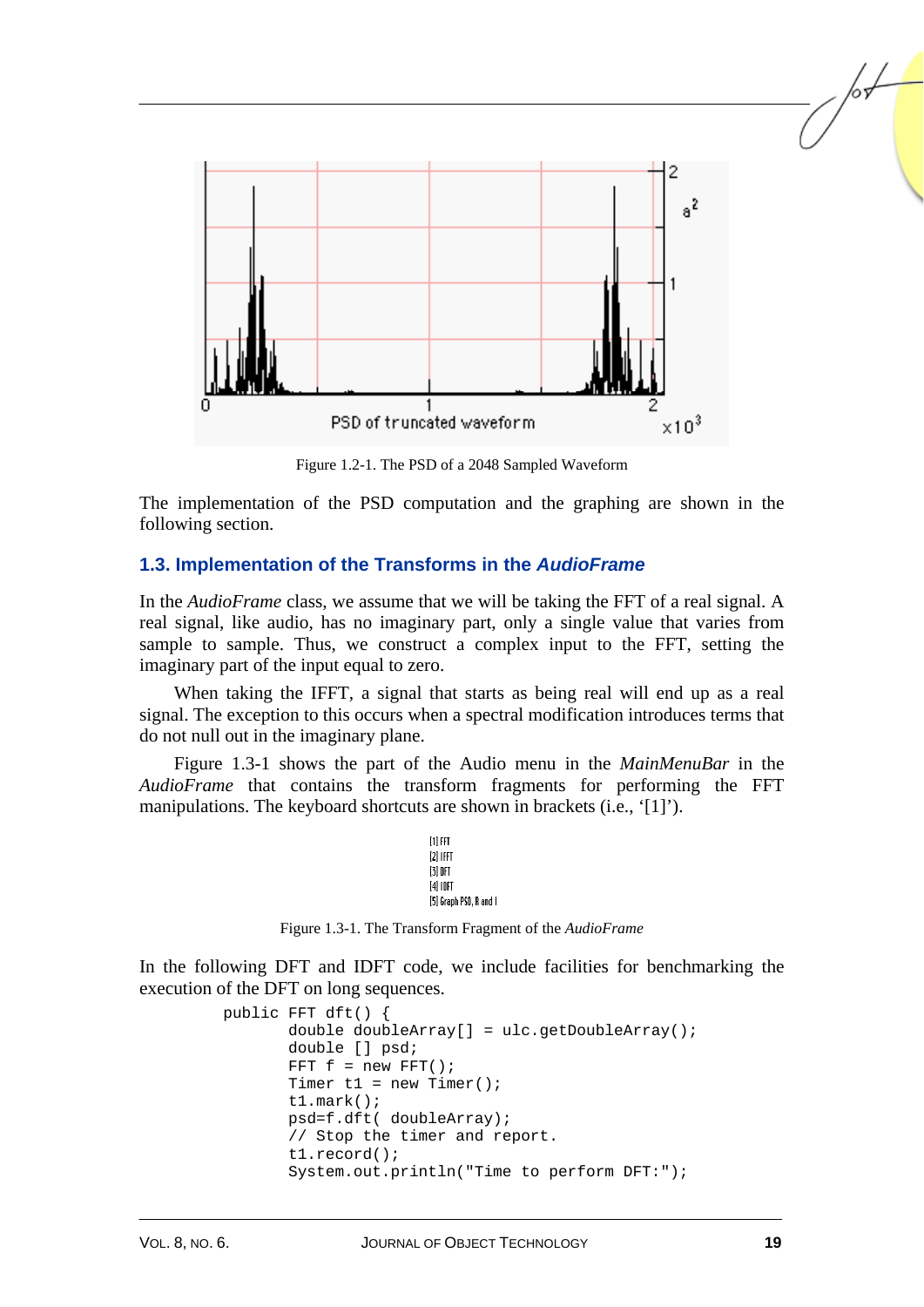```
 t1.report(); 
f.\alpharaphs();
 return f;
```
The IDFT method follows:

}

/०४

```
 public void idft(FFT f) { 
        double doubleArray[]; 
       Timer t1 = new Timer();
        t1.mark(); 
        doubleArray=f.idft( ); 
         // Stop the timer and report. 
        t1.record(); 
        System.out.println("Time to perform IDFT:"); 
         t1.report(); 
        f.graphs(); 
 }
```
In the following method *getTruncatedDoubleData* truncates the input data to the nearest integral power of two.

```
 public void fft() { 
        fftInstance = new FFT();
         double[] r_d = getTruncatedDoubleData(); 
        double[] i_d = new double[r_d.length];fftInstance.forwardFFT(r_d, i_d);
         ulc.play(); 
}
```
The audio data is copied before truncation occurs. It is not overwritten until after the *ifft* method is invoked. The *getTruncatedDoubleData* truncation method follows:

```
double [] getTruncatedDoubleData() { 
         double[] temp = FFT.arrayCopy(getDoubleData()); 
        int trunc = 1 \leq FFT. log2 (temp. length);
         System.out.println("Truncated size: " + trunc); 
        double[] truncArray = new double[trunc];
        for (int i=0; i < true; i++)
             truncArray[i] = temp[i]; 
         return truncArray; 
}
```
An FFT is part of an analysis phase, while the IFFT is part of a synthesis phase.

```
public void ifft() { 
      double realInput[] = 
              FFT.arrayCopy(fftInstance.getReal()); 
      double imaginaryInput[] = 
              FFT.arrayCopy(fftInstance.getImaginary()); 
      fftInstance.reverseFFT(realInput,imaginaryInput); 
      ulc = new UlawCodec(realInput); 
      ulc.play(); 
  }
```
The *ifft* method throws away the imaginary part of the *reverseFFT* methods output. For real input signals, the imaginary part is zero, in theory. We have found, however, that there is some small near-zero imaginary part that has been attributed to round-off error.

The graph of the PSD is drawn using *graphPSD*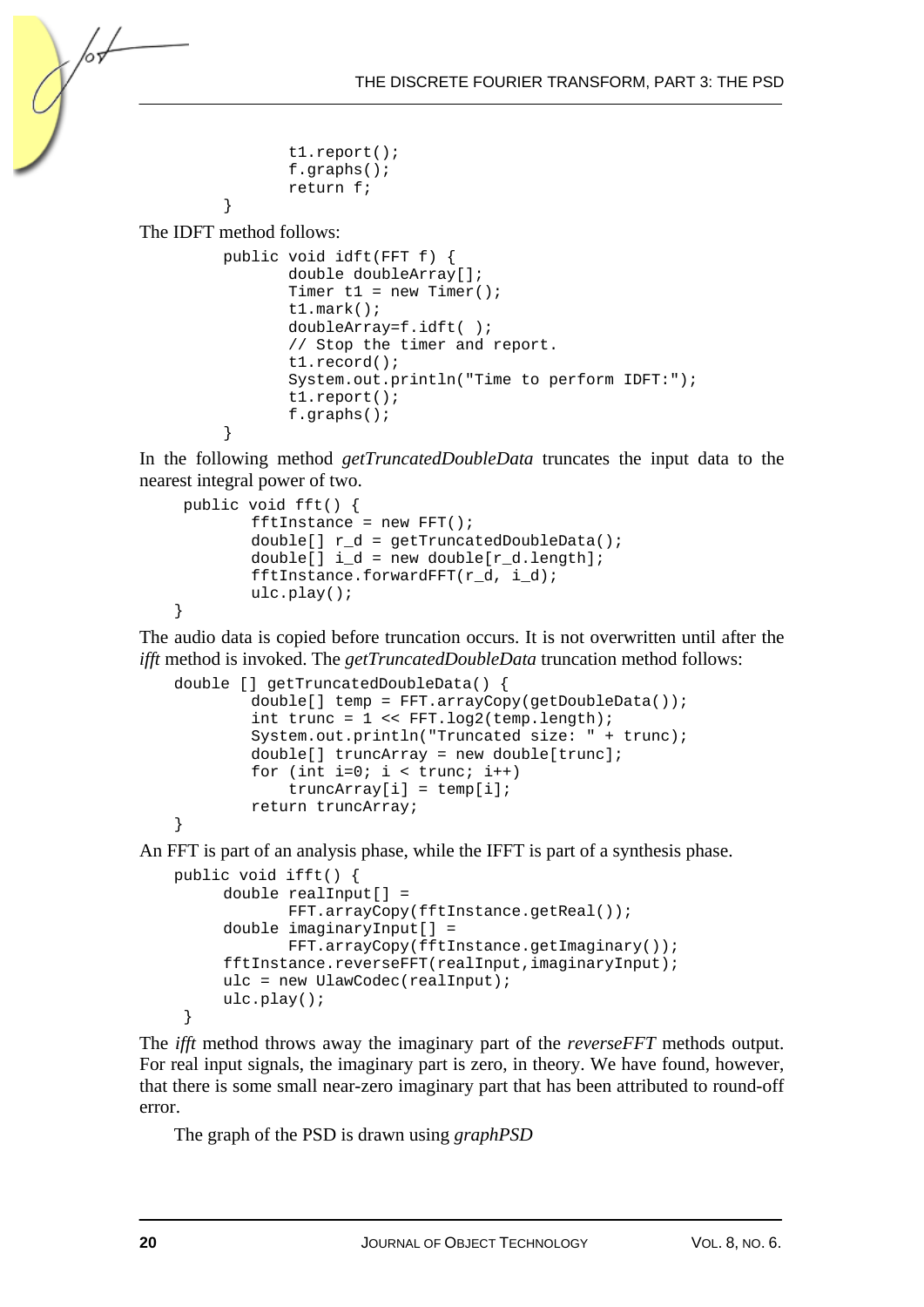```
public void graphPSD() { 
              Graph.graph(fftInstance.computePSD(), 
                                "PSD of truncated waveform","a^2"); 
      };
```
A saw wave and its' PSD are shown using the *OscopeFrame* and graph methods on the left and right in Figure 1.3-2.



Figure 1.3-2. Saw Wave and Spectral output from the *graphPSD* method.

# 2 A NOISE FILTER USING THE FFT

The basic idea of providing a noise filter is that you take a signal, with added noise, perform an FFT on the signal, remove all spectral harmonics that have a PSD below some threshold, and then take the IFFT. Selecting the PSD threshold for noise can be tricky. What works well on a synthetic sound might turn a sampled sound into silence.

A block diagram of the process appears in Figure 2-1. The code for adding noise to the waveform stored in the *AudioFrame* instance is shown below:

```
public void addNoise() { 
      double r_d[] = getDoubleData(); 
     for (int i = 0; i< r_d.length; i++)r_d[i] = r_d[i] + 0.1*(Math.random() -0.5);ulc = new UlawCodec(r d);
}
```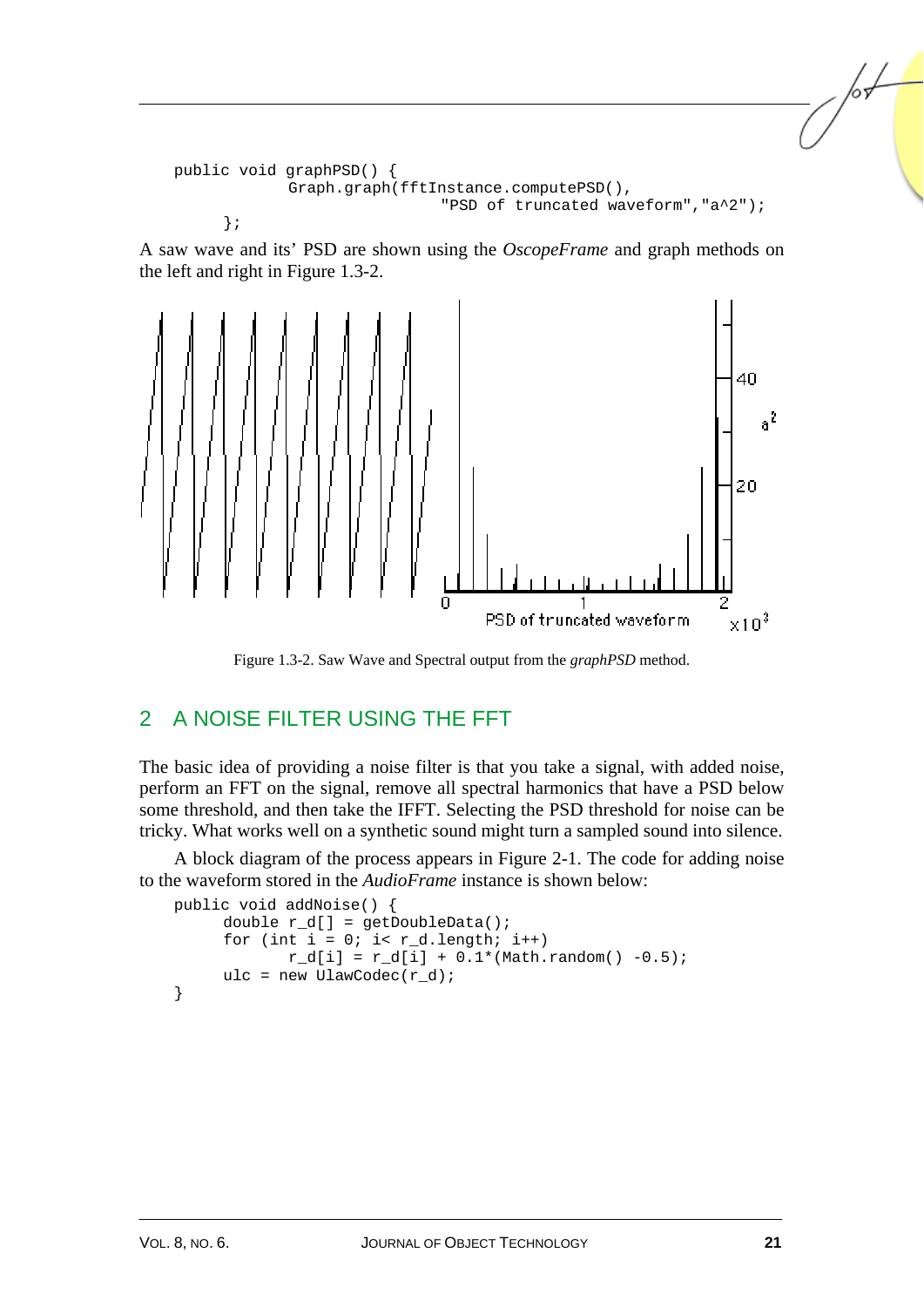



The *Math.random* method returns a random value between zero and one. Thus, the sampled data is summed with time-domain uniformly distributed noise (also known as white noise). The following code performs a PSD-based cutoff, after taking the FFT of the sound samples:

```
public void removeNoise() { 
      double noisePowerCutoff = 0.05; 
        fftInstance = new FFT();
        double r d[] = qetTruncatedDoubleData();
        double i d[] = new double[r d.length];
         fftInstance.forwardFFT(r_d, i_d); 
         double psd[] = fftInstance.computePSD(); 
        for (int i = 0; i < psd.length; i++) {
             if (psd[i] < noisePowerCutoff) { 
                           r d[i] = 0;i_d[i] = 0; } 
 } 
         fftInstance.reverseFFT(r_d,i_d); 
           ulc = new UlawCodec(r_d);
            ulc.play(); 
}
```
The *UlawCodec* is described in [Lyon 08G]. The initial waveform is a sine wave of 400 Hz. A graph of the sine wave with PSD is shown in Figure 2-2.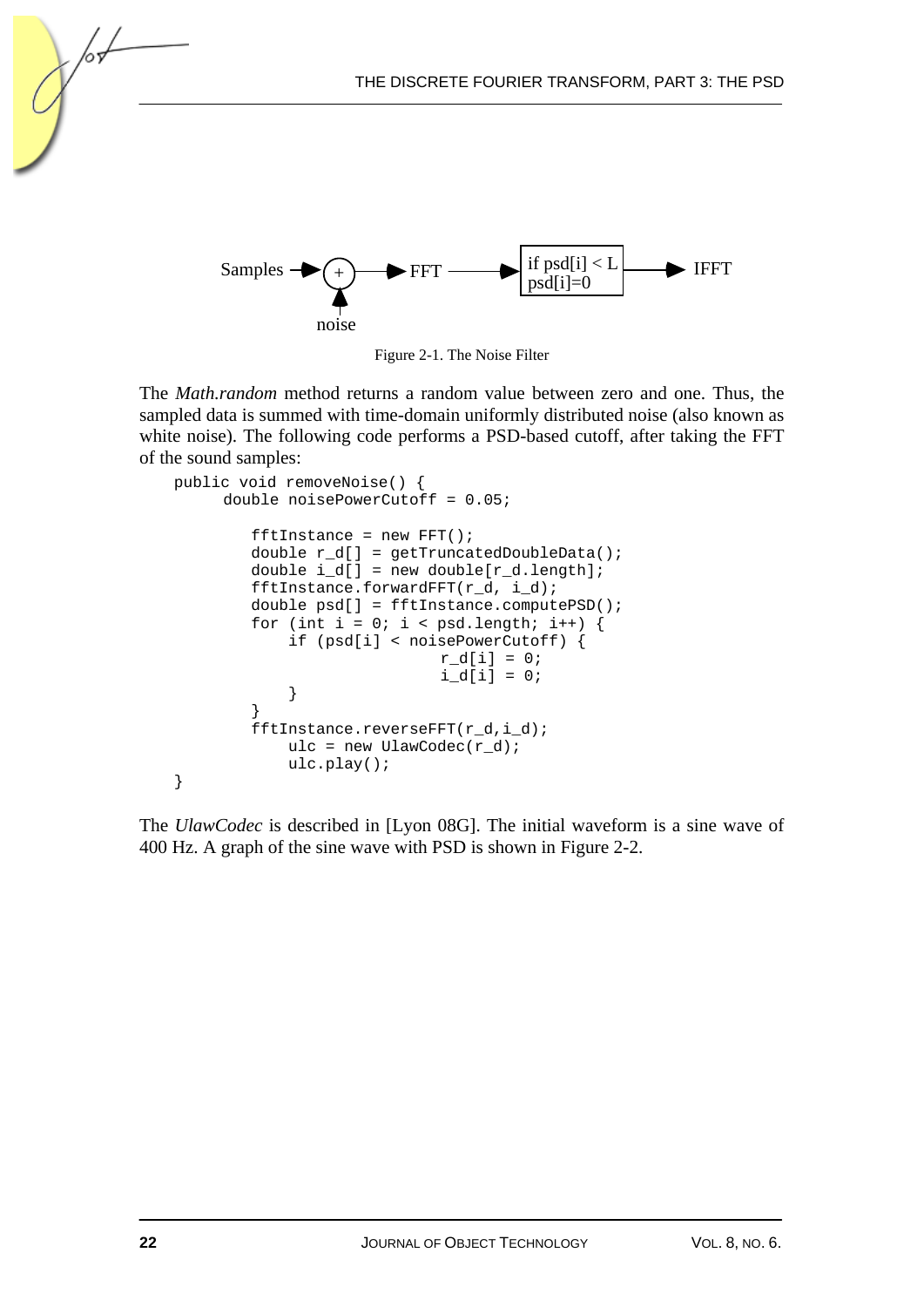

Figure 2-2. Graph of the Sine Wave at 400 Hz with PSD

Figure 2-3 shows the sine wave after noise is added.



Figure 2-3. Sine wave after the addition of noise

The PSD of the sine wave plus noise is shown in Figure 2-4.

 $\sqrt{\frac{1}{2}}$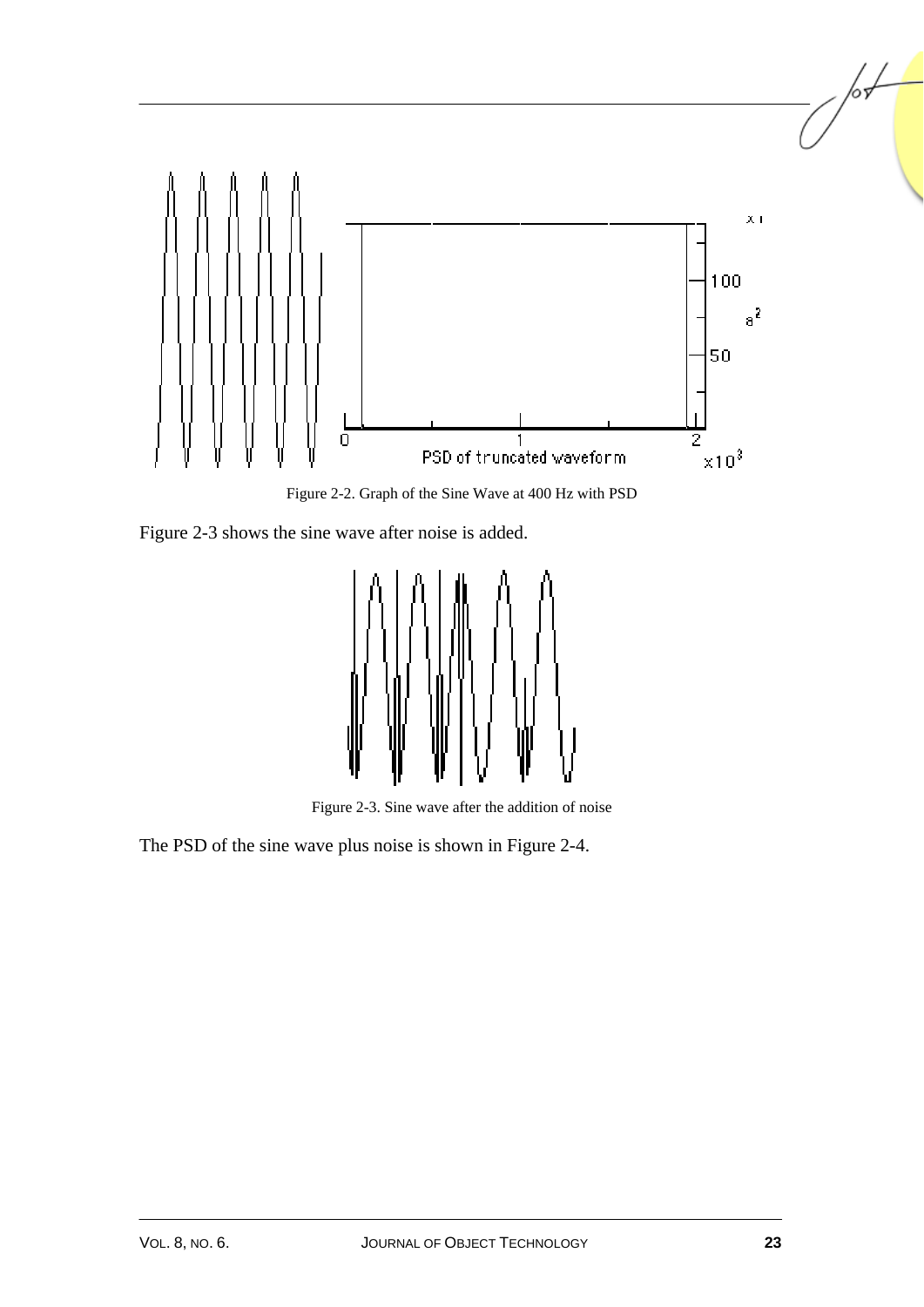

Figure 2-4. The PSD of the Sine Wave plus Noise

Figure 2-5 shows the clean spectral break between the noise and the sine wave. The removal of noise from such a waveform is performed with a trivial frequency-based amplitude detector.



Figure 2-5. The Reconstructed Waveform and its psd

# 3 FREQUENCY SHIFTING USING THE FFT

To shift the pitch of a time-domain signal, we take the FFT, perform the high-pass filtering, shown in the previous section, shift the spectrum lower, and then perform the IFFT. Recall that the FFT produces a real and a complex output. The pitch shifter as just one of many possible spectral modifications that may be performed by the user before the IFFT is taken. The approach is to work on bins 0..N/2 first, then to copy the bins about the N/2 point in the spectrum, assuming that the left and right-hand sides are symmetric (as is always the case for real signals). The code for the pitch shift follows: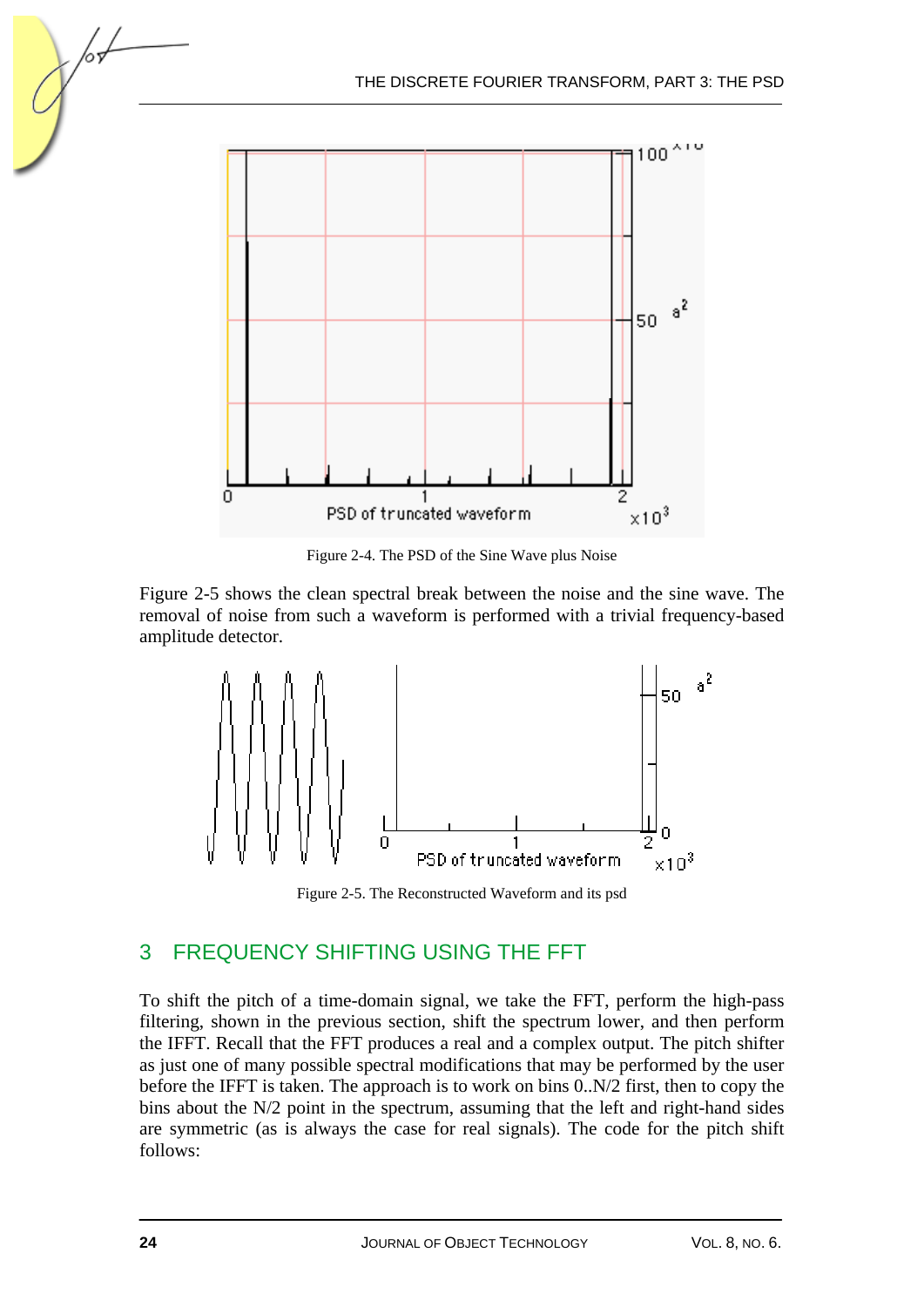```
public void pitchShift() { 
     fftInstance = new FFT();
     double[] r_d = getTruncatedDoubleData();
     int N = r_d. length;
     double[] i_d = new double[N];int N_{on_4} = N/4;
      fftInstance.forwardFFT(r_d, i_d); 
      // shift data down 
     for (int i = 0; i < N_{on4}; i++) {
            r_d[i] = r_d[i + N_0n_4];i_d[i] = i_d[i + N_0n_4]; } 
     for (int i= N_{on4}; i < N/2; i++) {
            r_d[i] = 0;i d[i] = 0;
      } 
      // reflect about center, assuming a real signal 
      int i,j; 
     for (i=0,j=N-1; i < N/2; i++), j--) {
            r_d[j] = r_d[i];i_d[j] = i_d[i]; } 
      fftInstance.reverseFFT(r_d,i_d); 
     ulc = new UlawCodec(r d);
      ulc.play(); 
}
```
The result for synthetic tones, rich in harmonics, is to filter out some of the lower frequencies and to lower the upper harmonic content.



Figure 3-1. The Squarewave and its psd

l L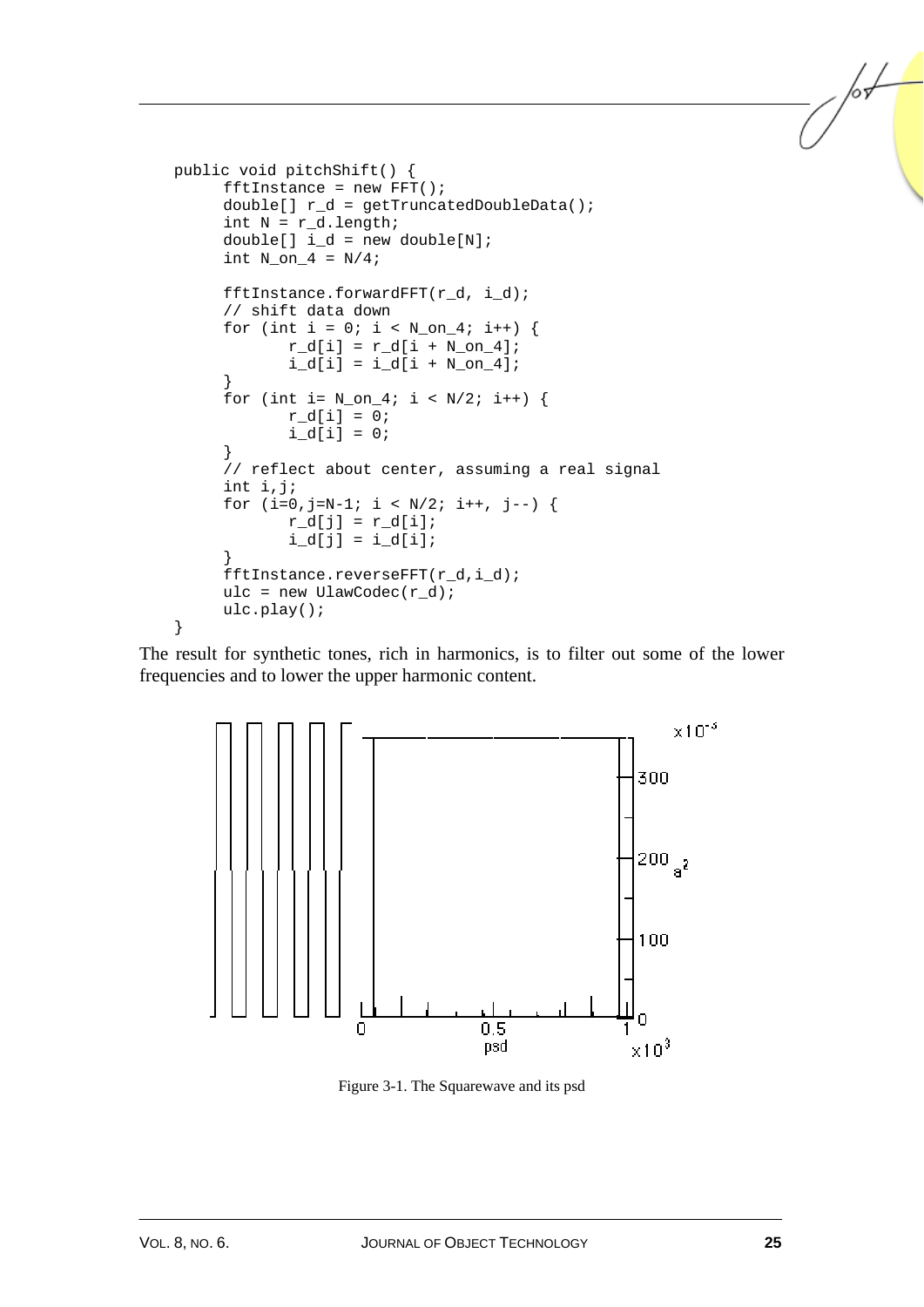

Figure 3-2. The pitch-shifted square wave and its psd.

# 4 RESAMPLING AND THE FFT

Resampling a 1D waveform is a common way to perform time-compressed speech. One way to perform the resampling is to perform Fairbanks sampling and throw away every other sample [Fairbanks].

Fairbbanks sampling is a 2:1 sub sampling in the time domain. The implementation follows:

```
public void resample() { 
     double[] r d = qetTruncatedDoubleData();
     int N = r_d.length;
      double [] resampled = new double[N/2]; 
     for (int i=0; i < N/2; i++)resampled[i] = r_d[2'i]; ulc = new UlawCodec(resampled); 
      ulc.play(); 
}
```
Figure 4-1 shows a saw wave and its PSD.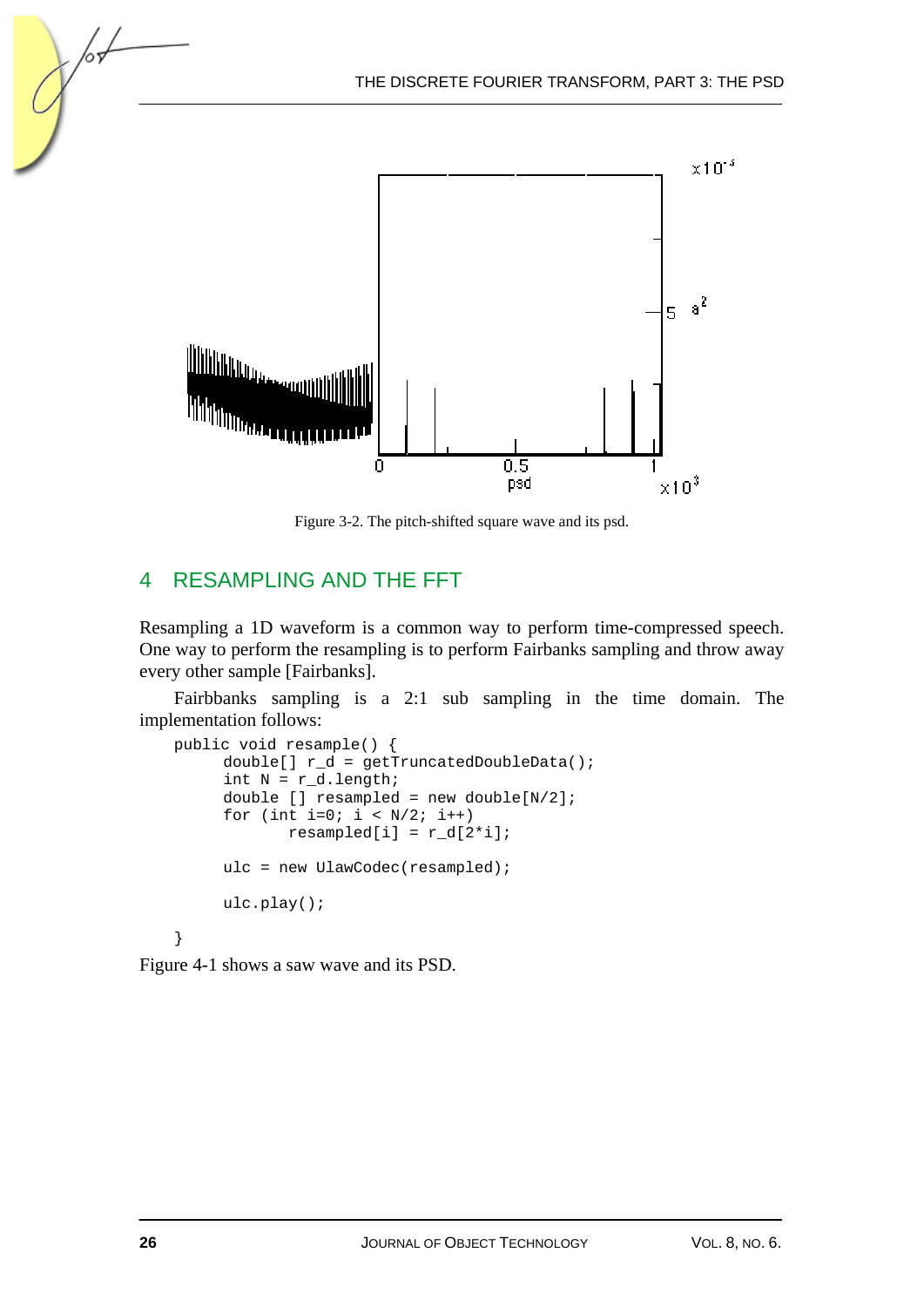

Figure 4-1. The sawwave and psd before the subsampling



Figure 4-2. The Saw Wave and PSD after Sub Sampling

From figures 4-1 and 4-2 we can clearly see that the 2:1 sub sampling has doubled the pitch of the harmonics, and halved the number of available samples.

# 5 CENTERING THE FFT

Typically the lowest frequency is located at the center of the PSD when taking an FFT. This is due to the process of centering the FFT (called centering). Centering the FFT is accomplished by replacing the sample data with a value that is changing from positive to negative. This described by:

$$
v_k = v_k \left(-1\right)^k \tag{5.1}
$$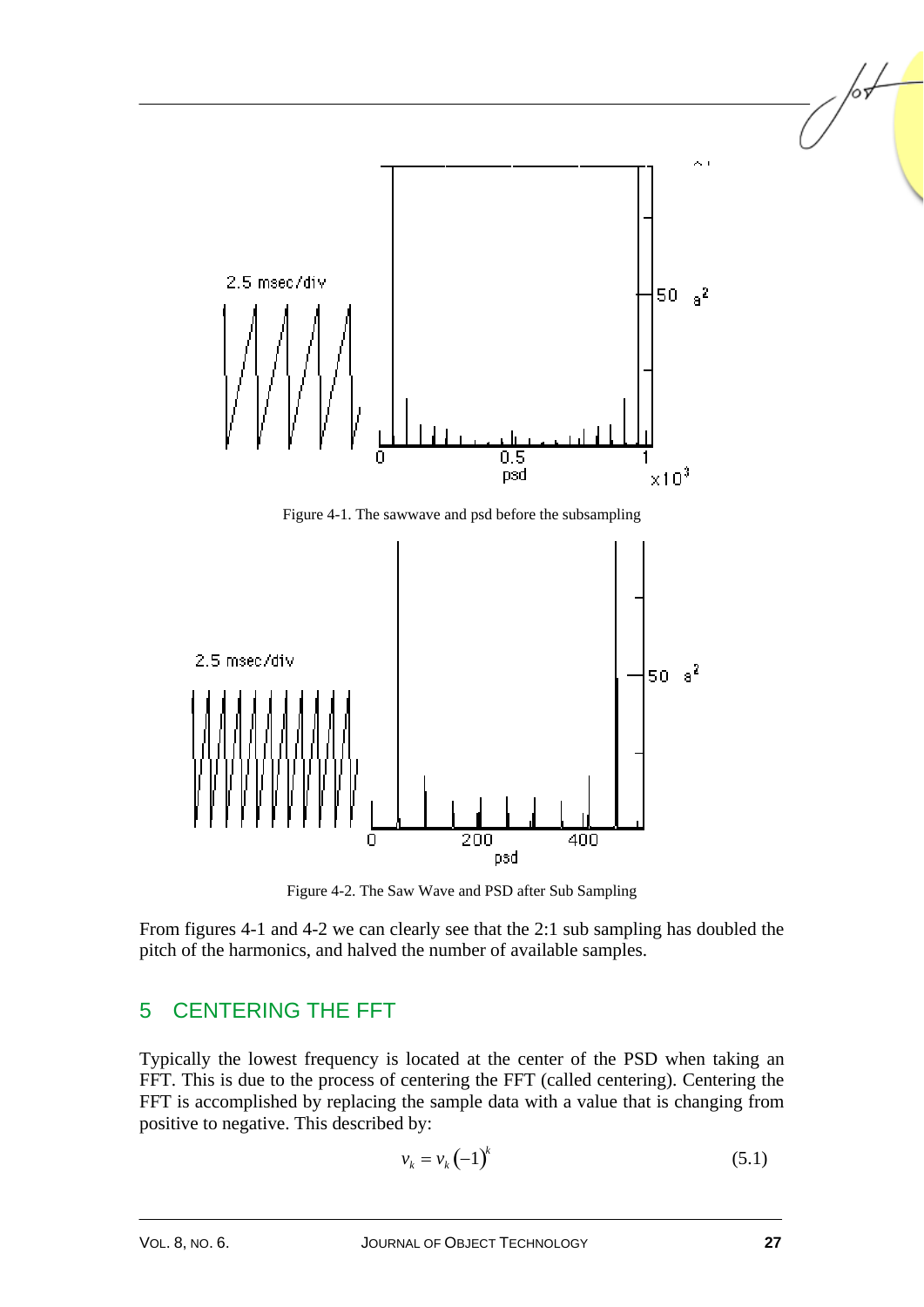for the real sample on input. After the IFFT (or IDFT) the formula must be applied again [Myler].



Figure 5-1 A Pulse with A Centered psd.

The centered PSD for a pulse is shown in Figure 5-1. One can modify the *forwardFFT* in using:

```
public void forwardFFT(double in_r[], double in_i[]) { 
      int id; 
      int localN; 
      double wtemp, Wjk_r, Wjk_i, Wj_r, Wj_i; 
      double theta, tempr, tempi; 
      int ti, tj; 
     int numBits = log2(inr.length); if (forward) { 
              centering(in_r); 
}
```
Where centering is a method that equation (5.1) for the real part of the sample data.

```
private void centering(double r[] ) { 
     int s = 1;
     for (int i = 0; i < r.length; i++) {
             s = -s;
             r[i] *= s;
      } 
}
```
The *reverseFFT* implements centering after the IFFT is finishing up:

```
public void reverseFFT( double in_r[], double in_i[]) { 
      forward = false; 
      forwardFFT(in_r, in_i); 
      forward = true; 
      centering(in_r); 
}
```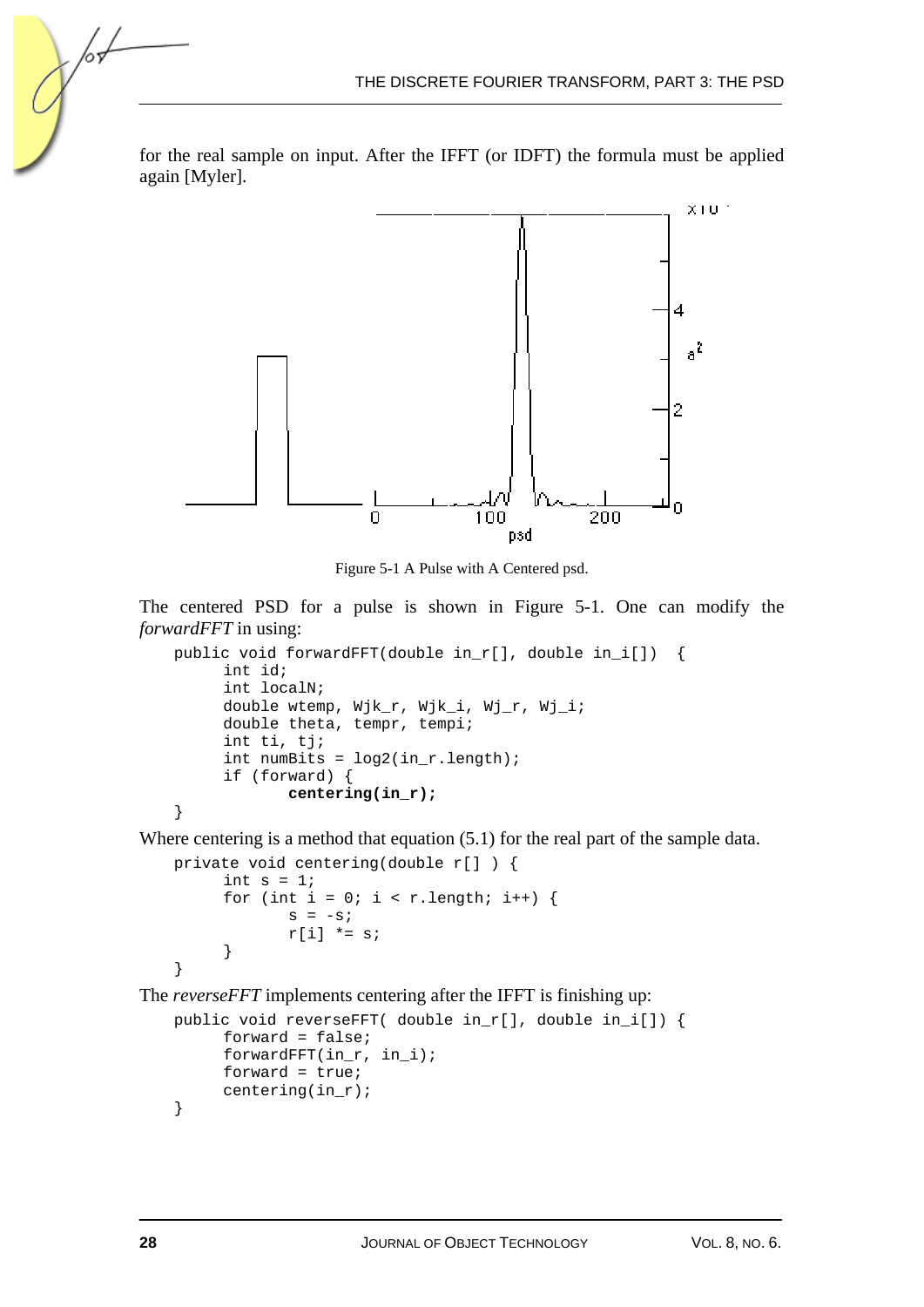

Figure 5-2. An Un-Centered PSD

Without centering the PSD is shown with the lowest frequencies on the edges. This is the convention that we have adopted for the 1D PSD display (except when explicitly marked otherwise). Left un-centered, the FFT and DFT produce results that can match the outputs of other FFT and DFT implementations (like [Moore]). As a result, we felt it best to leave the spectrum un-centered, at least for the 1-D FFT.

## 6 SUMMARY

The idea that a pitch shifter be combined with a re-sampler to compress speech is not new. In fact, it may be used to help perform skimming on recorded speech (a topic of current research) [Arons].

The introduction to the DFT, IDFT, FFT and IFFT is not new either. Also, it is probably the case that the FFT is not the fastest. For the fastest Fourier transform in the west, see http://theory.lcs.mit.edu/~fftw. The FFTW may be the fastest, but it may also rank as one of the most complex of implementations. It is still O(N log N) but it has a very low constant time.